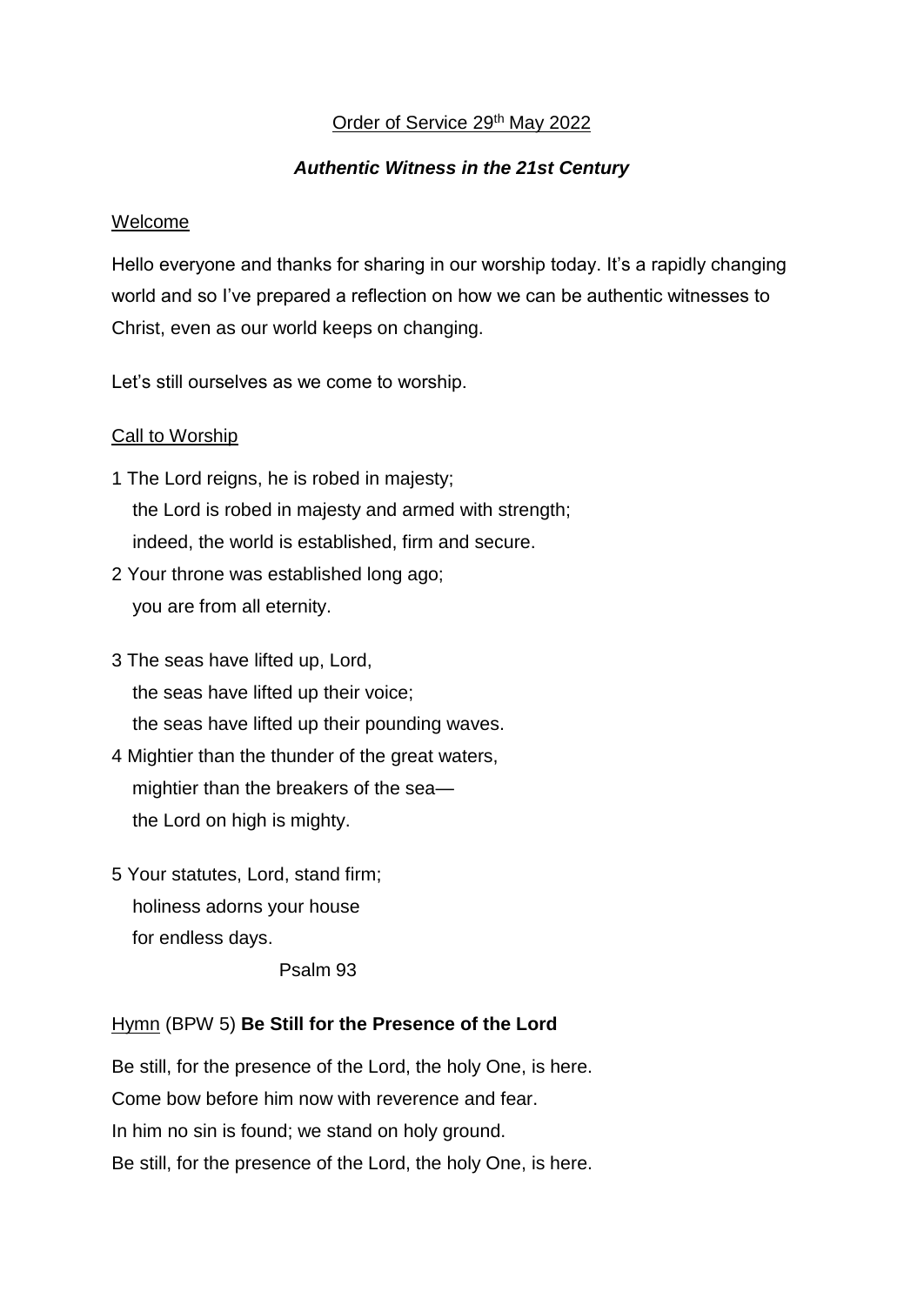Be still, for the [glory](https://www.definitions.net/definition/glory) of the Lord is [shining](https://www.definitions.net/definition/shining) all around; He [burns](https://www.definitions.net/definition/burns) with holy fire, with [splendour](https://www.definitions.net/definition/splendor) he is crowned. How [awesome](https://www.definitions.net/definition/awesome) is the [sight;](https://www.definitions.net/definition/sight) our [radiant](https://www.definitions.net/definition/radiant) King of light! Be still, for the [glory](https://www.definitions.net/definition/glory) of the Lord is [shining](https://www.definitions.net/definition/shining) all around.

Be still, for the [power](https://www.definitions.net/definition/power) of the Lord is [moving](https://www.definitions.net/definition/moving) in this place. He [comes](https://www.definitions.net/definition/comes) to [cleanse](https://www.definitions.net/definition/cleanse) and heal, to [minister](https://www.definitions.net/definition/minister) his [grace.](https://www.definitions.net/definition/grace) No work too hard for Him. In [faith](https://www.definitions.net/definition/faith) receive from him. Be still, for the [power](https://www.definitions.net/definition/power) of the Lord is [moving](https://www.definitions.net/definition/moving) in this place.

Some years ago, I came across a song called *the Deer's Cry* based on the prayer known as St Patrick's Breastplate. The song was written by Shaun Davey, and it's well-known as sung by Rita Connolly. I'd recommend looking up the song online, but here I will simply use the words as a prayer.

#### Prayer

I arise today through the strength of heaven, Light of sun, radiance of moon, Splendour of fire, speed of lightning, Swiftness of wind, depth of the sea, Stability of earth, firmness of rock. I arise today through God's strength to pilot me, God's eye to look before me, God's wisdom to guide me, God's way to lie before me, God's shield to protect me From all who shall wish me ill, Afar and a-near, Alone and in a multitude Against every cruel, merciless power That may oppose my body and soul. Christ with me, Christ before me, Christ behind me, Christ in me, Christ beneath me, Christ above me,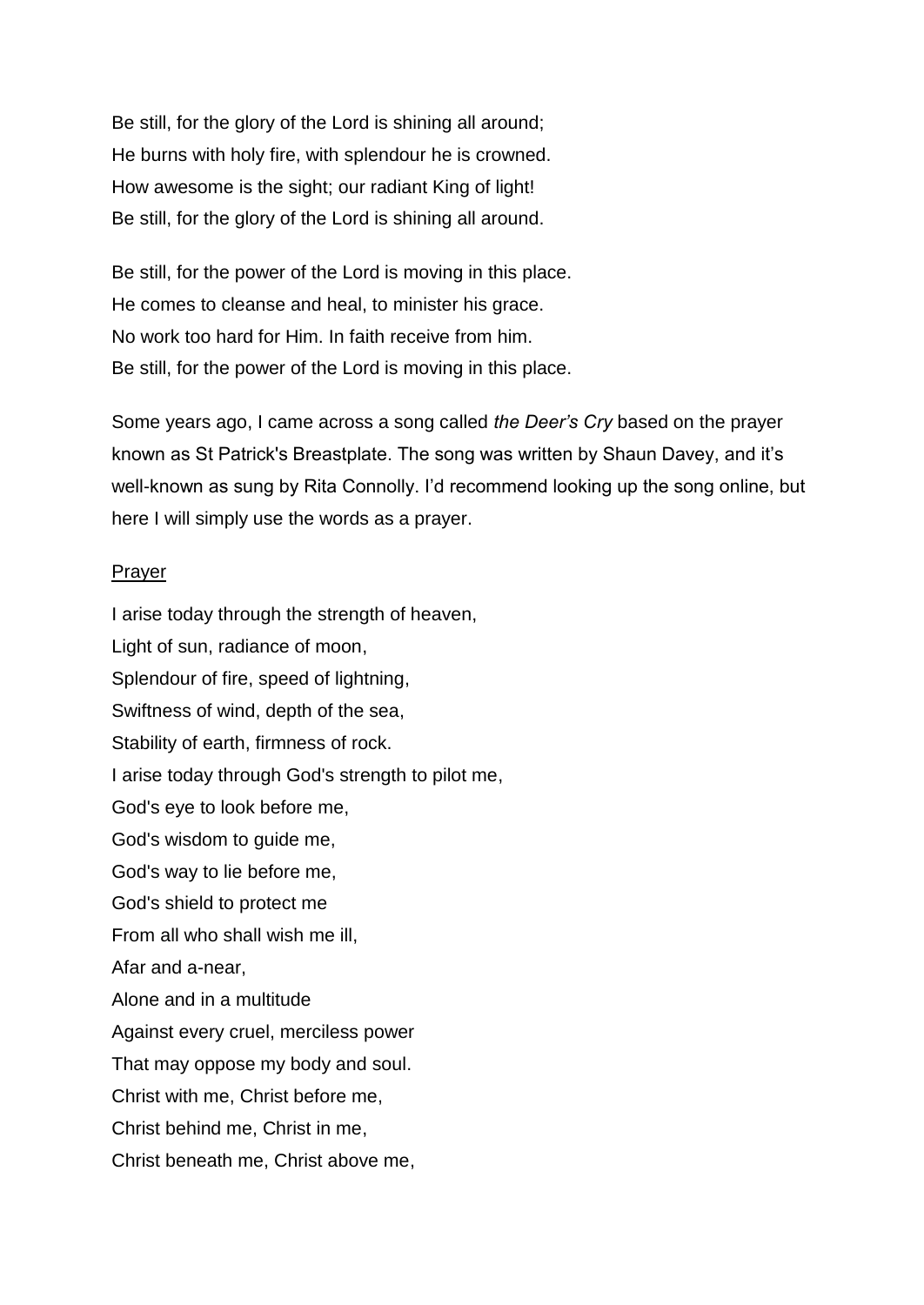Christ on my right, Christ on my left, Christ when I lie down, Christ when I sit down, Christ when I arise, Christ to shield me, Christ in the heart of everyone who thinks of me, Christ in the mouth of everyone who speaks of me, I arise today.

## The Lord's Prayer

Our Father, who art in heaven, hallowed be thy name, thy kingdom come, thy will be done, on earth as it is in heaven. Give us this day our daily bread And forgive us our trespasses, as we forgive those who trespass against us. And lead us not into temptation but deliver us from evil. For thine is the kingdom, the power and the glory, for ever and ever. Amen.

We rest again in the power of Christ as we sing, *Holy overshadowing…*

# Song **Holy Overshadowing**

## Verse 1

O spread your wings of mercy over me And guard my heart with true humility. No shadow of the darkness pressing in, Only the holy overshadowing.

*Underneath your wings, Overshadowing.*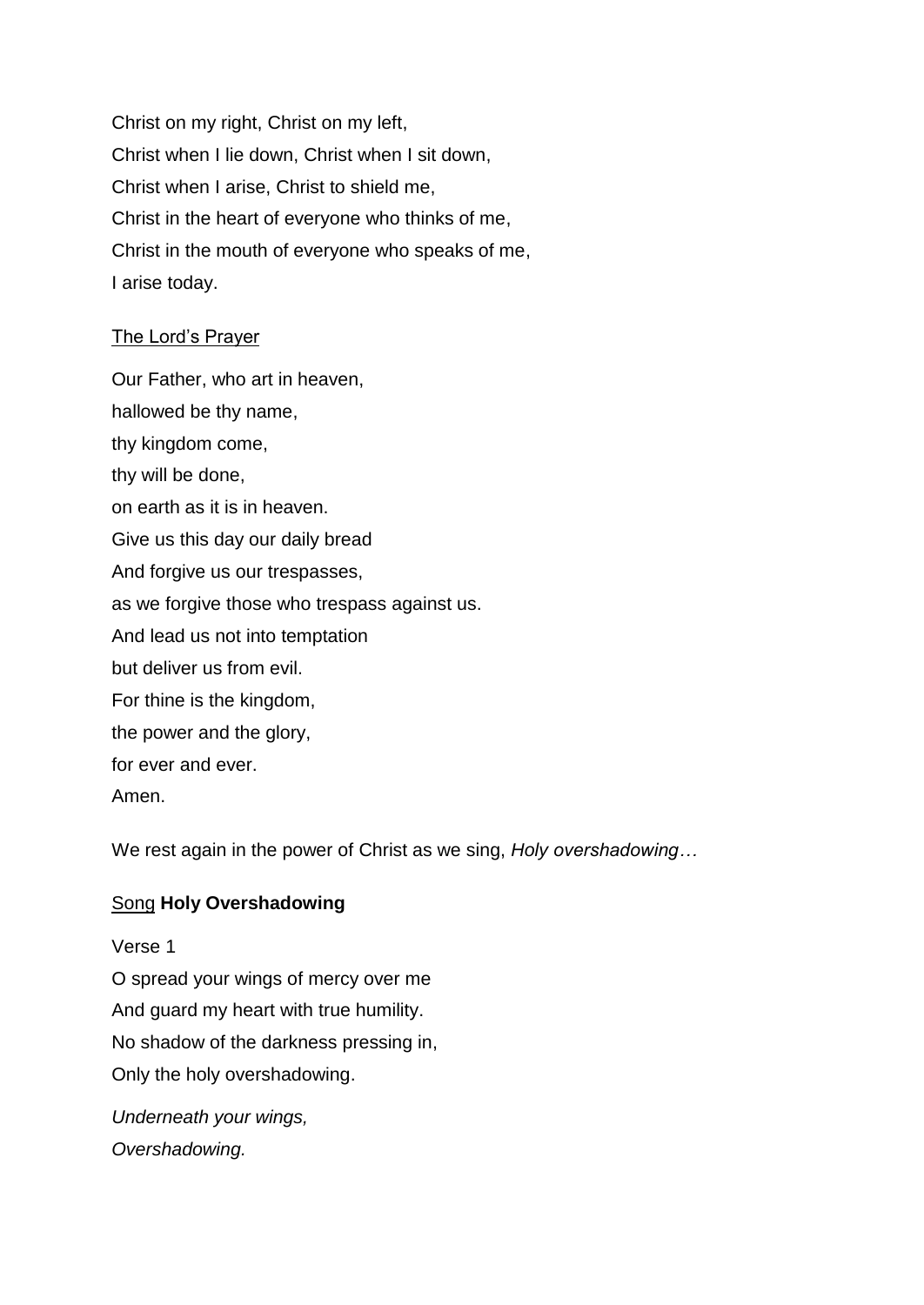#### Verse 2

No refuge will I seek but God alone, No hiding place, save only at your throne, Only the cross, the blood to wash my sin, Only the holy overshadowing.

*Underneath Your wings, Overshadowing.*

#### *Chorus*

*You are my shield and my glory. You are the lifter of my head, And though the storms may rage around me, I'll be safe within, Beneath the holy overshadowing.*

*Underneath Your wings, Overshadowing.*

#### Verse 3

No burden on my back too hard to bear, Only the easy load you bid me wear. Until these troubles pass my heart will sing Praise for the holy overshadowing.

*Underneath Your wings, Overshadowing.*

*Chorus x 2 You are my shield and my glory. You are the lifter of my head, And though the storms may rage around me, I'll be safe within, Beneath the holy overshadowing.*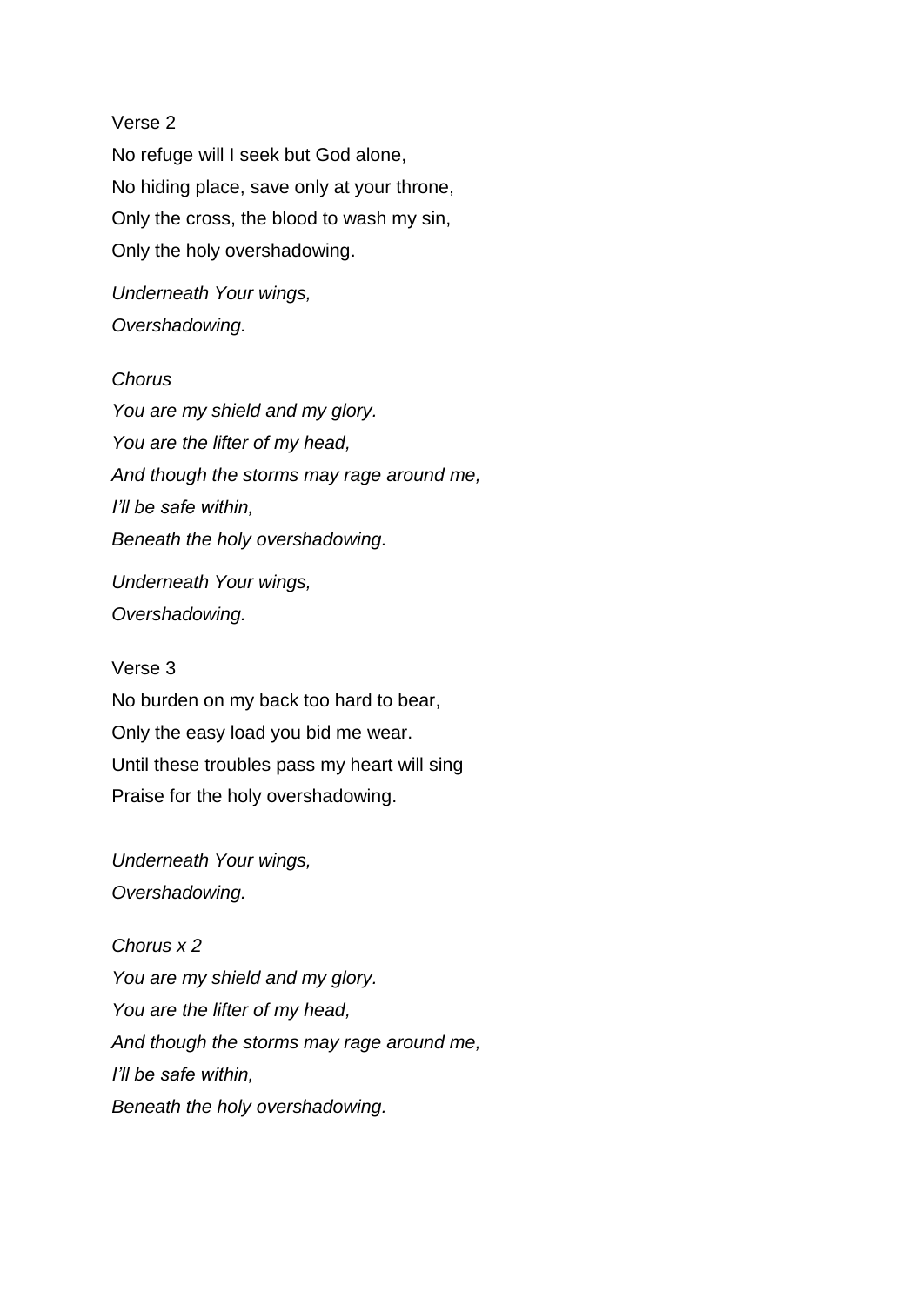*Final Refrain Underneath your wings, Over-shadowing, overshadowing, overshadowing. Underneath your wings, Overshadowing, overshadowing, overshadowing.*

### **Offering**

For all the rich gifts of life we give you our thanks and ask that you receive our humble gifts to church and charity. Please use them as a sign of your everlasting mercy and grace. Amen.

Our prayers of intercession today are led by Cynthia.

### Prayers of Intercession

Heavenly Father, we come as friends joined as one, to be in your presence together. Some will have had a good past week; others may have had a more difficult one. We open our hands now to let all the difficult issues we have rise up to you, refresh and renew each one of us, sure in the knowledge that whatever our situation, you are there with us. Father, your creation is wonderful, but sadly we have not been good stewards and much has been done to damage what was once perfect. As some countries recognise what needs to be done to reverse damage, we pray that soon the some will become all. We pray for drought-torn countries, where growing enough food is almost impossible, much due to climate change and the damage human decisions have caused. We pray for the women in Afghanistan whose lives have been squeezed to mean little or nothing by a cruel Taliban regime. We pray for children who are used and abused wherever they live, and we pray for peace from the ongoing war in the Ukraine. Our thoughts and hopes are for those in government and in local councils, that the decisions they make will be good and true. We pray for those young people taking important exams, for they will be our future leaders and decision makers.

In a short silence we bring to you now those known and unknown to us who are in need of love, comfort and healing.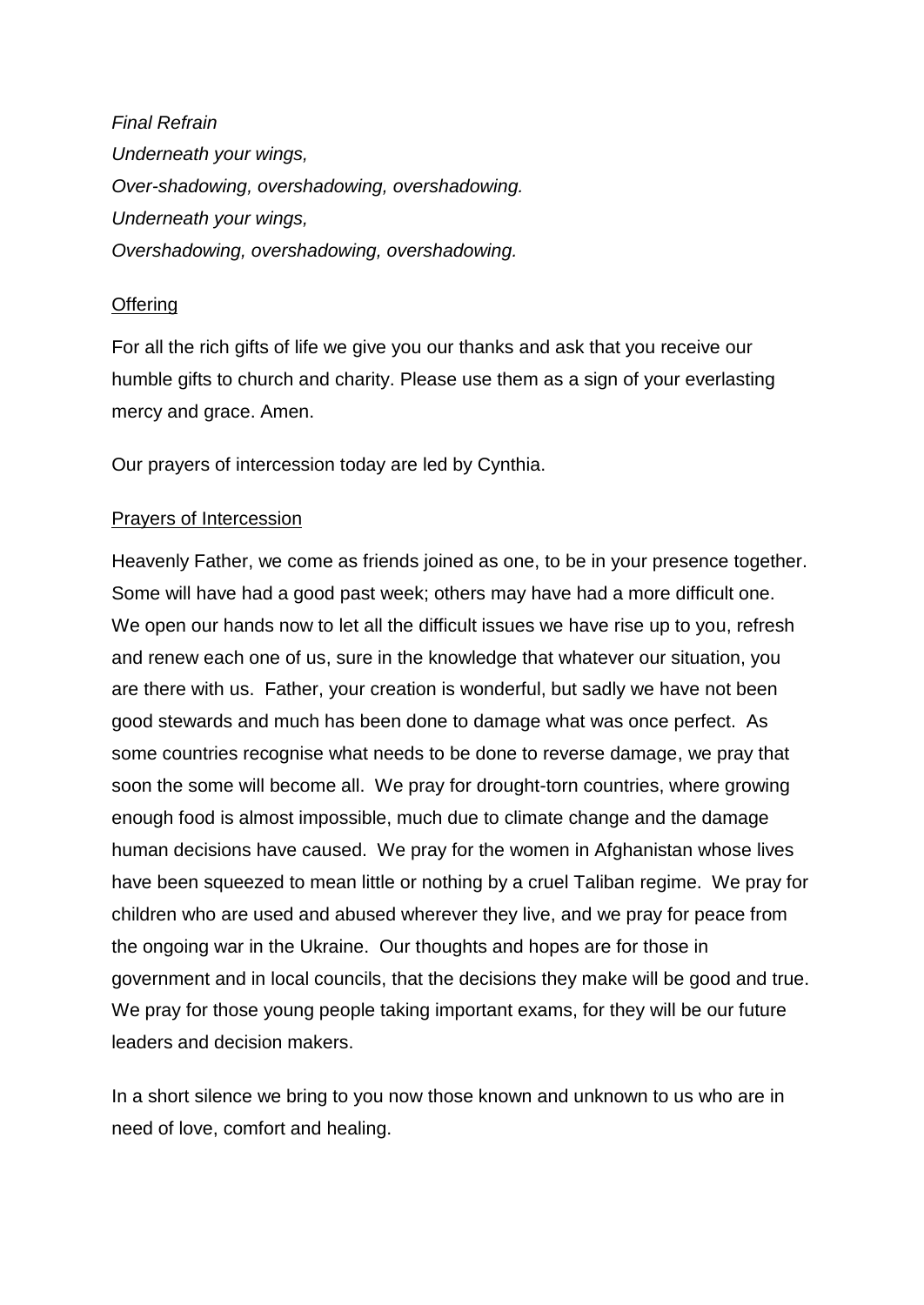We place in your gentle hands those who are sick. Ease their pain and heal the damage done to them in body, mind and spirit. Be present to them through the support of friends and in the care of doctors and nurses, and fill them with the warmth of your love now and always.

## Amen

Many thanks Cynthia for those prayers. Let's attend to our Bible readings now from Acts and from Ephesians.

# Bible Readings

# **Acts 1: 1-11**

# *Jesus taken up into heaven*

**1** In my former book, Theophilus, I wrote about all that Jesus began to do and to teach **<sup>2</sup>** until the day he was taken up to heaven, after giving instructions through the Holy Spirit to the apostles he had chosen. **<sup>3</sup>** After his suffering, he presented himself to them and gave many convincing proofs that he was alive. He appeared to them over a period of forty days and spoke about the kingdom of God. **<sup>4</sup>** On one occasion, while he was eating with them, he gave them this command: 'Do not leave Jerusalem, but wait for the gift my Father promised, which you have heard me speak about. **<sup>5</sup>** For John baptised with water, but in a few days you will be baptised withthe Holy Spirit.'

**<sup>6</sup>** Then they gathered round him and asked him, 'Lord, are you at this time going to restore the kingdom to Israel?'

**<sup>7</sup>** He said to them: 'It is not for you to know the times or dates the Father has set by his own authority. **<sup>8</sup>** But you will receive power when the Holy Spirit comes on you; and you will be my witnesses in Jerusalem, and in all Judea and Samaria, and to the ends of the earth.'

**<sup>9</sup>** After he said this, he was taken up before their very eyes, and a cloud hid him from their sight.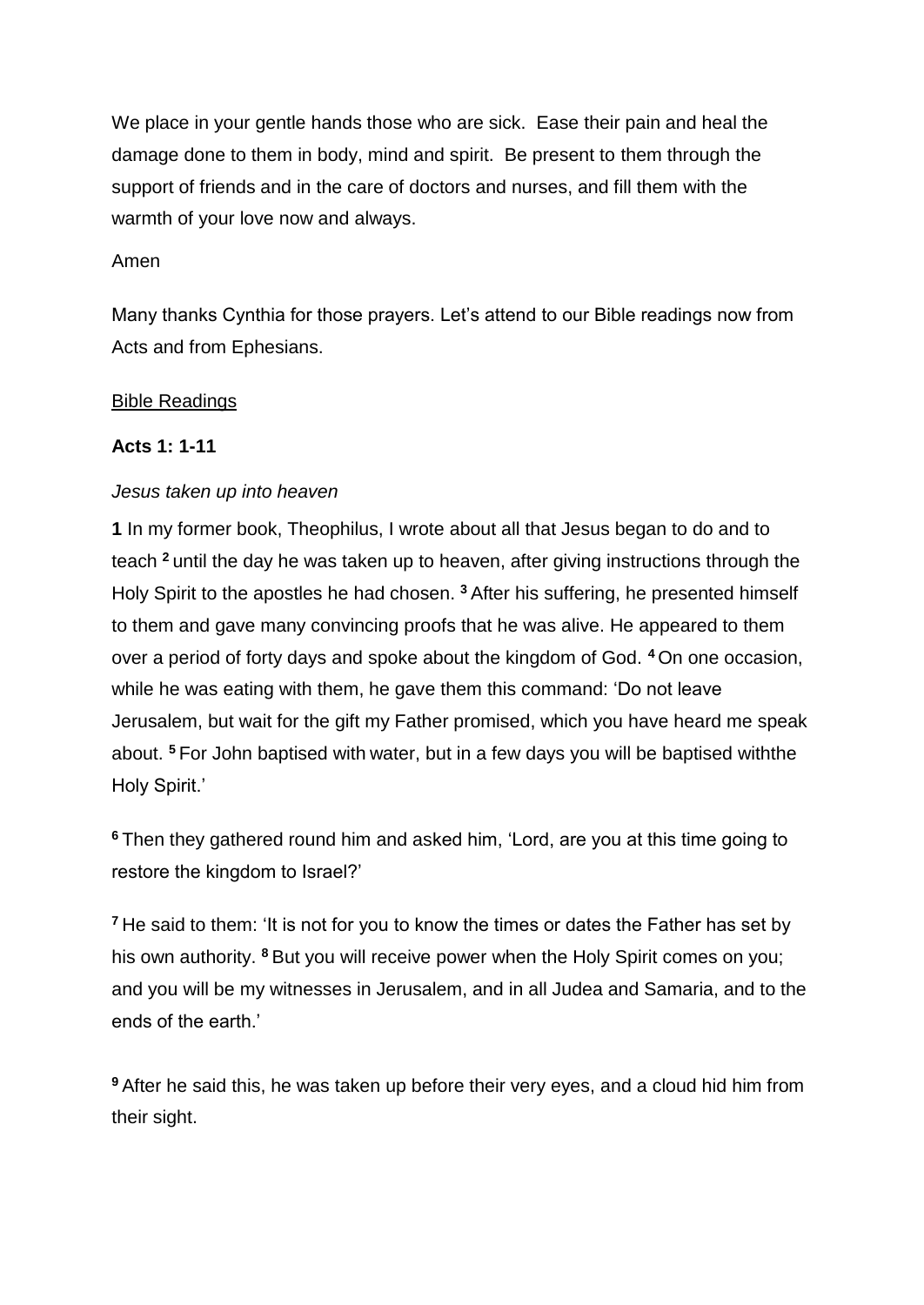**<sup>10</sup>** They were looking intently up into the sky as he was going, when suddenly two men dressed in white stood beside them. **<sup>11</sup>** 'Men of Galilee,' they said, 'why do you stand here looking into the sky? This same Jesus, who has been taken from you into heaven, will come back in the same way you have seen him go into heaven.'

# **Ephesians 1: 15 – 23**

# *Thanksgiving and prayer*

**<sup>15</sup>** For this reason, ever since I heard about your faith in the Lord Jesus and your love for all God's people, **<sup>16</sup>** I have not stopped giving thanks for you, remembering you in my prayers. **<sup>17</sup>** I keep asking that the God of our Lord Jesus Christ, the glorious Father, may give you the Spirit of wisdom and revelation, so that you may know him better. **<sup>18</sup>** I pray that the eyes of your heart may be enlightened in order that you may know the hope to which he has called you, the riches of his glorious inheritance in his holy people, **<sup>19</sup>** and his incomparably great power for us who believe. That power is the same as the mighty strength **<sup>20</sup>** he exerted when he raised Christ from the dead and seated him at his right hand in the heavenly realms, **<sup>21</sup>** far above all rule and authority, power and dominion, and every name that is invoked, not only in the present age but also in the one to come. **<sup>22</sup>** And God placed all things under his feet and appointed him to be head over everything for the church, **<sup>23</sup>** which is his body, the fullness of him who fills everything in every way.

Those disciples were sent out as witnesses to the ends of the earth. We contemplate that global mission again as we sing, *From the sun's rising…*

# Song (WT 104) **From the Sun's Rising**

Verse 1 From the sun's rising unto the sun's setting, Jesus, our Lord, shall be great in the earth, And all earth's kingdoms shall be His dominion; All of creation shall sing of His worth.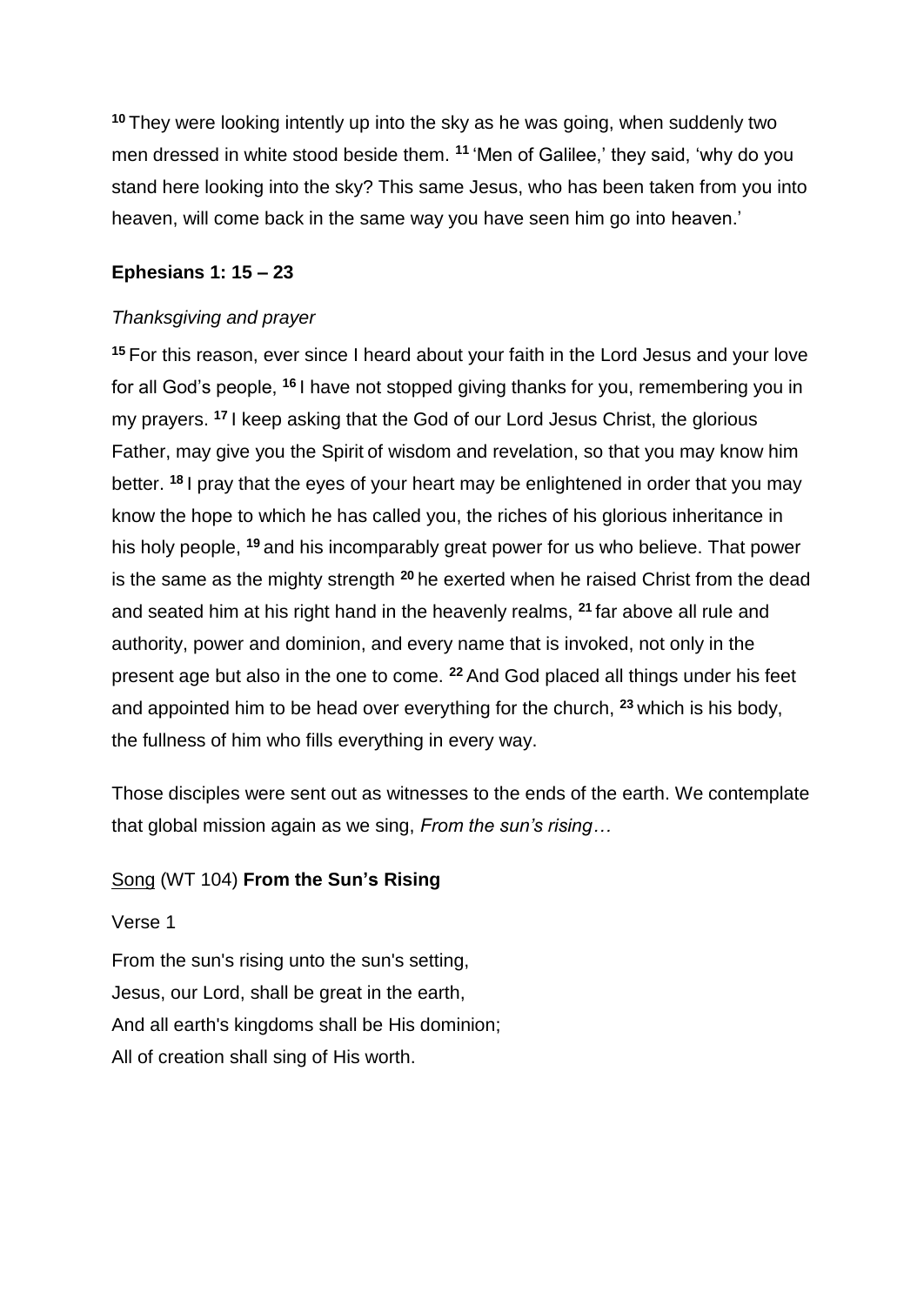### *Chorus*

*Let every heart, every voice, Every tongue join with spirits ablaze; One in His love, we will circle the world With the song of His praise. O let all His people rejoice, And let all the earth hear His voice!*

### Verse 2

To every tongue, tribe and nation He sends us To make disciples, to teach and baptise, For all authority to Him is given. Now as His witnesses we shall arise.

#### *Chorus*

#### Verse 3

Come, let us join with the church from all nations, Cross every border, throw wide every door, Workers with Him, as He gathers His harvest, Till earth's far corners our Saviour adore!

### *Chorus*

*Ending O let all His people rejoice, And let all the earth hear His voice!*

#### Sermon

#### *Authentic Witness in the 21st Century*

*You will be my witnesses in Jerusalem, and in all Judea and Samaria, and to the ends of the earth.*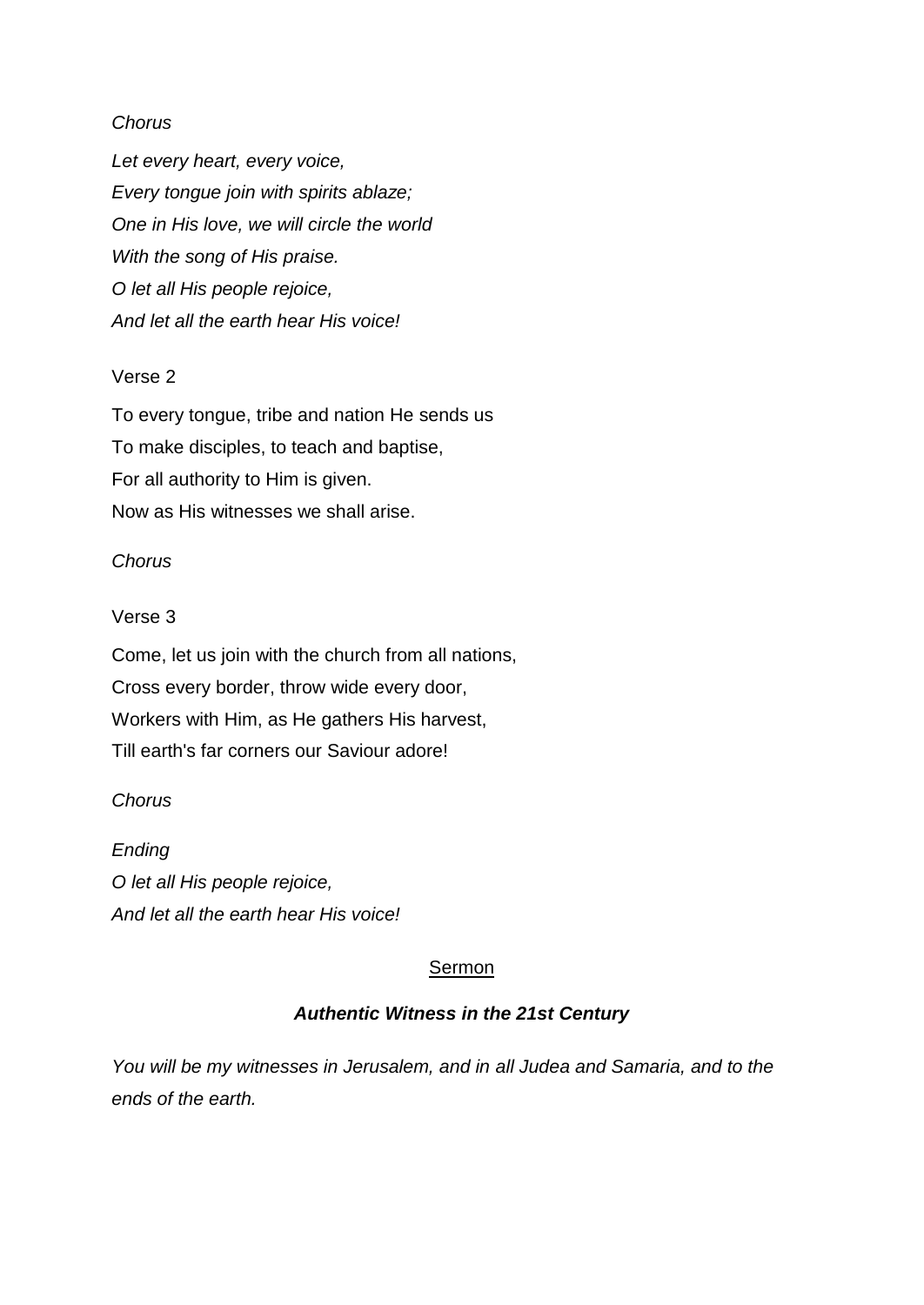Since the age of 17 I've lived consciously as a Christian. My faith helps me to live confidently, for I have the knowledge that I am a child of God. I don't wish to be arrogant when I say it; it's a simple fact but here it is: God loves me! I also know I don't have to be perfect, because God forgives my sins, but loves me too much to leave me in them; so God inspires me to live a life that is wholesome for me and wholesome for those I care about.

I experience the joy of worship week by week to connect me with what's really important in life. This weekly celebration gives me the energy to live life well.

I'm not especially smart, and I can't work out everything that's going on in life, but faith gives me peace - peace regardless of my understanding. I even have a sense of a **relationship** with God. Most mornings I read the scriptures and I find I am guided, and I gain insight about myself and about my life through that reading. I also sometimes feel his love welling up in my heart, like a fountain bursting into life… or warning me about some path I'm considering. I talk with him day by day, and so often have a sense of answered prayer.

My life has had its challenges. Four and a half years ago, my wife Ruth died of pancreatic cancer. My faith didn't shield me from that blow, and I took a long time to work through it. Life is tough as most of you will know, but faith gave me the ability to be honest about how I felt - because nothing - not even death itself - can prise me away from the hand of the God who loves me.

As a person of Christian faith, I am part of a global movement that's twenty centuries old and has members in heaven and members on earth. In other words, I belong. I belong to the family of God that breaks the bonds of time and space, tribe and class. This great family across the world is mobilised to work for justice and peace, for harmony within and between the nations; and we always long to share the reality of the love of God so that people can know Jesus as we do! He is the key to life, the joy of the human heart, the glue between families, the camaraderie that can arise between strangers, the one who challenges us to love even our enemies… He is the exact image of God; the morning star who shines in my heart as I rise each day; the song of peace that settles my heart at night; the asker of difficult questions; the teller of beguiling stories; the giver of great promises…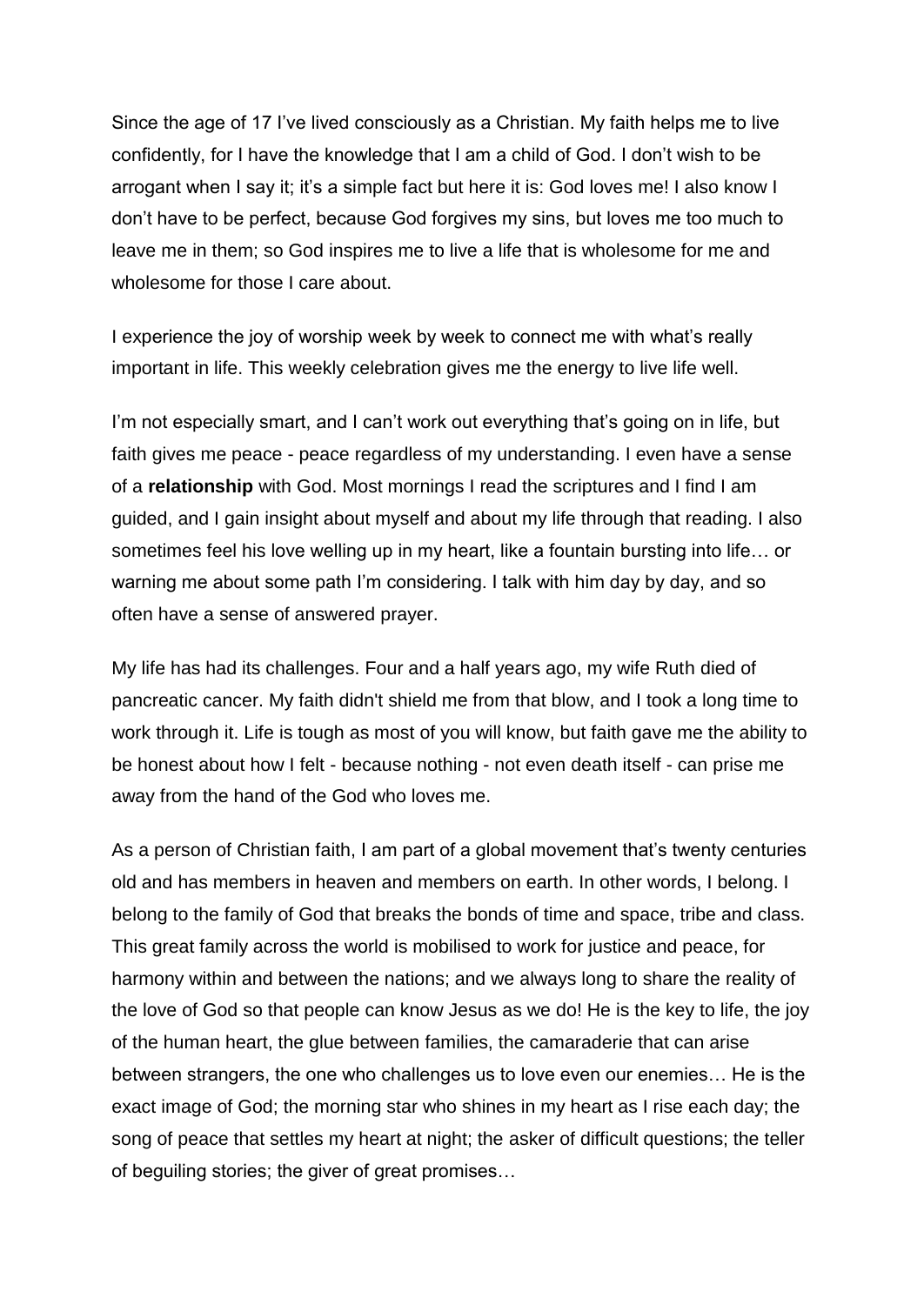Jesus is knocking on the door of every human heart. Letting him in is like switching on a light in a darkened room; it's like opening flood gates onto an arid land; it's like watching TV in colour for the first time; it's like getting a really good wifi connection.

Even the demise of our own bodies holds no fear for the Christian. I already know God and, however I may experience the passage from mortality into eternity, I am confident I will be passing away from this world of pain and tears and into the realm of the everlasting love of God. I know this because I have already sampled that heavenly reality, in worship, prayer and meditation, and I have the promises of scripture to lean on.

How can I not want to share this beautiful faith? Well, Christianity can have a cartload of negative associations. In the 21st century, we may have to sift out the shining nougat of true golden faith from centuries of abuse and failure and dross. Let's consider some of these negative associations. They're odours of inauthenticity that linger around our bold proclamations of faith.

\* \* \*

**First whiff of inauthenticity: Christianity has been a violent, exclusive and repressive religion.** And for sure, ever since Christianity became the official religion of the Roman empire three centuries after Jesus, its status as a religion has been compromised.

Now I'm not sure Jesus ever wanted to create a religion. Rather he was scattering the seeds for a movement of peace, joy and love, first for the individual and second for society. But when his movement got hijacked by an empire, it lost its way. After beginning as a movement of love, peace and justice with a special care for the poor and the marginalised, it was appropriated as a religious tool of oppression. It has been used to justify unspeakable crimes such as racism, slavery, forced conversion, colonialism and even mass killings. This is not **my** Jesus - this is a cultural appropriation of his movement, selectively misapplying Jesus' teaching to shore up the power of the powerful.

So, yes, Jesus' name has been abused to justify violence. But Jesus himself is the Prince of Peace, and he taught us to make peace by loving even our enemies. In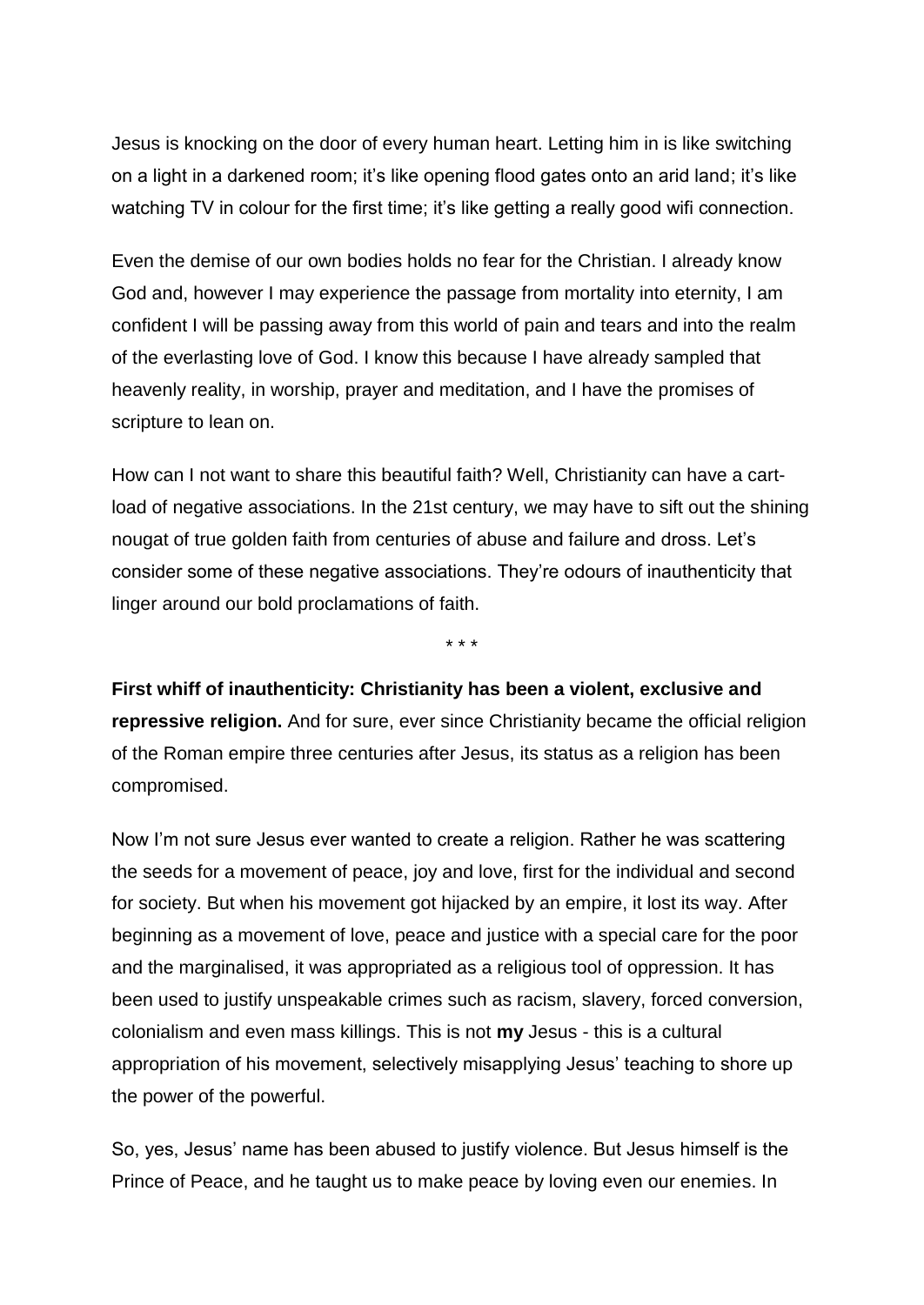spite of the appropriation of Christianity by the powerful, throughout history very, very many ordinary and sincere Christians have worked with others to bring peace and justice into our world.

Can my very personal testimony with which I began this talk be heard as authentic, given such violence associated with my faith? In my judgement, Christians need a deep humility as we witness. We need to express a deep regret at the failures of our religious forebears.

Now, Baptist Christians are rooted in a tradition of dissent - we refuse to conform just because officials or society tell us we should, and we believe that every person should be free to choose their own religion or philosophy. But even with such a noble historical root, Baptist Christians have also been associated with racism and even violence. I recall with pain the racism I heard about in the not-too-distant history of the Baptist church I attended in Leeds. Black people were turned away from many Baptist churches.

So, yes, I hold my head up high and share the wonder of the Saviour who is the Prince of Peace. But I also dip my head in shame for the failings of churches like ours not so very long ago. An authentic Christian witness in the 21st century must be honest about our past and open to historical truth.

And it must also be comfortable with diversity. Not everyone is Baptist. Not everyone is Christian. Not everyone is white. Not everyone is straight. I might add, not everyone is male. In fact, not everyone is born either male or female. Some are born intersex with bodies that do not fit typical binary notions of male or female.

Now we hold the well-known touchstone of John 14: *Jesus is the Way, the Truth and the Life; no one can come to the Father except through him*. At the same time, we insist on the right of every person to be true to who they themselves are - whether they be transgender or gay, male, female or intersex, Sikh or Buddhist, theistic or humanist or whatever else…

And as people find God in another religious tradition, well, that is no threat to us. How can I say that, if at the same time I believe Jesus is **the** way to the Father? The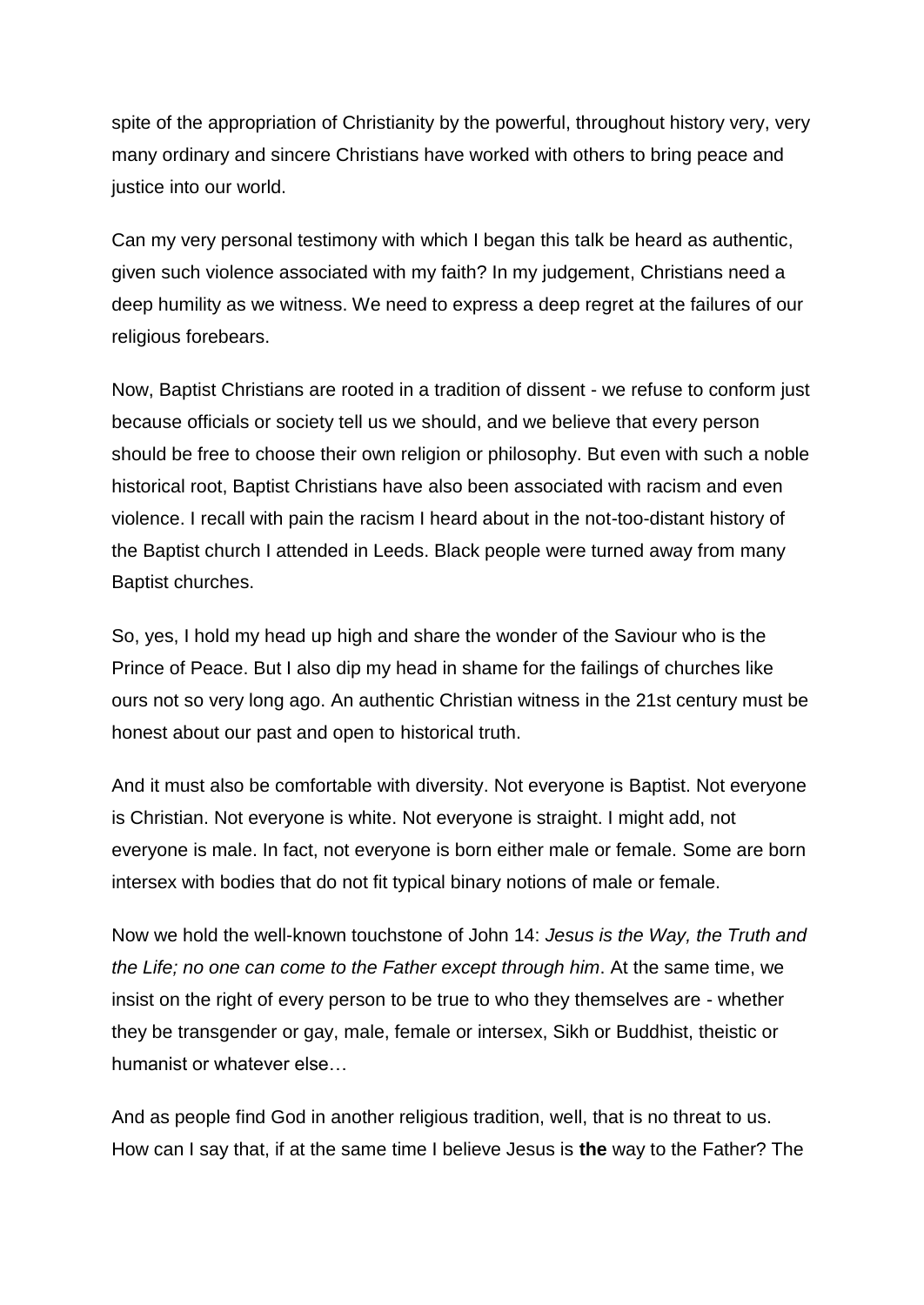way of Jesus is the way of mercy and grace. If my Hindu friend is filled with the love of God by trusting in the mercy and grace of God – well, isn't that rather wonderful?

I myself know that way of grace by explicitly naming Jesus. But 'Jesus' is not a magic word that gets you into heaven. He is the living, dying, rising, reigning proof that God is good and forgiving, that God meets us in our human condition, that God fills us with his love, not because we are perfect, but because he is loving.

That human condition includes people who don't fit into age-old categories. Yes, God made them male and female, but some don't quite fit in that way. In Jesus, God enters their reality too.

Now, Jesus was a man, but he was a man who ducked out of gender stereotypes, never married and understood the perspectives and experiences of women. He knew how they were held in thrall by patriarchy, and in his kingdom women were valued, liberated, discipled, and needed.

In some cultures, there has been a third gender, people born who seem to embody both male and female characteristics. As we've seen, this can happen physically with the human body, but can be manifested in a person's character, in their more complete emotional and spiritual life. Anyway, in some such cultures, these people are regarded as being holy, or wise. I would hesitate to put Jesus into such a category, or any category for that matter, but his approach to life reflected both male and female characteristics. At the very least, I would suggest that Jesus would be quite comfortable with what we today call gender fluidity, and, if someone were unsure about their gender identity, he would see a beloved and valued person rather than an anomaly or difficulty or problem or label.

My personal witness to the love of God I know explicitly through Jesus, becomes all the more credible if I approach witness with both regret for the historical abuses of churches, and openness to others' religious experiences, as I have described. My personal witness is more authentic if it is also open to people who don't fit into all the usual categories. It's more credible because it's authentic, both to my inner experience, and also to the changing cultural world in which we live.

\* \* \*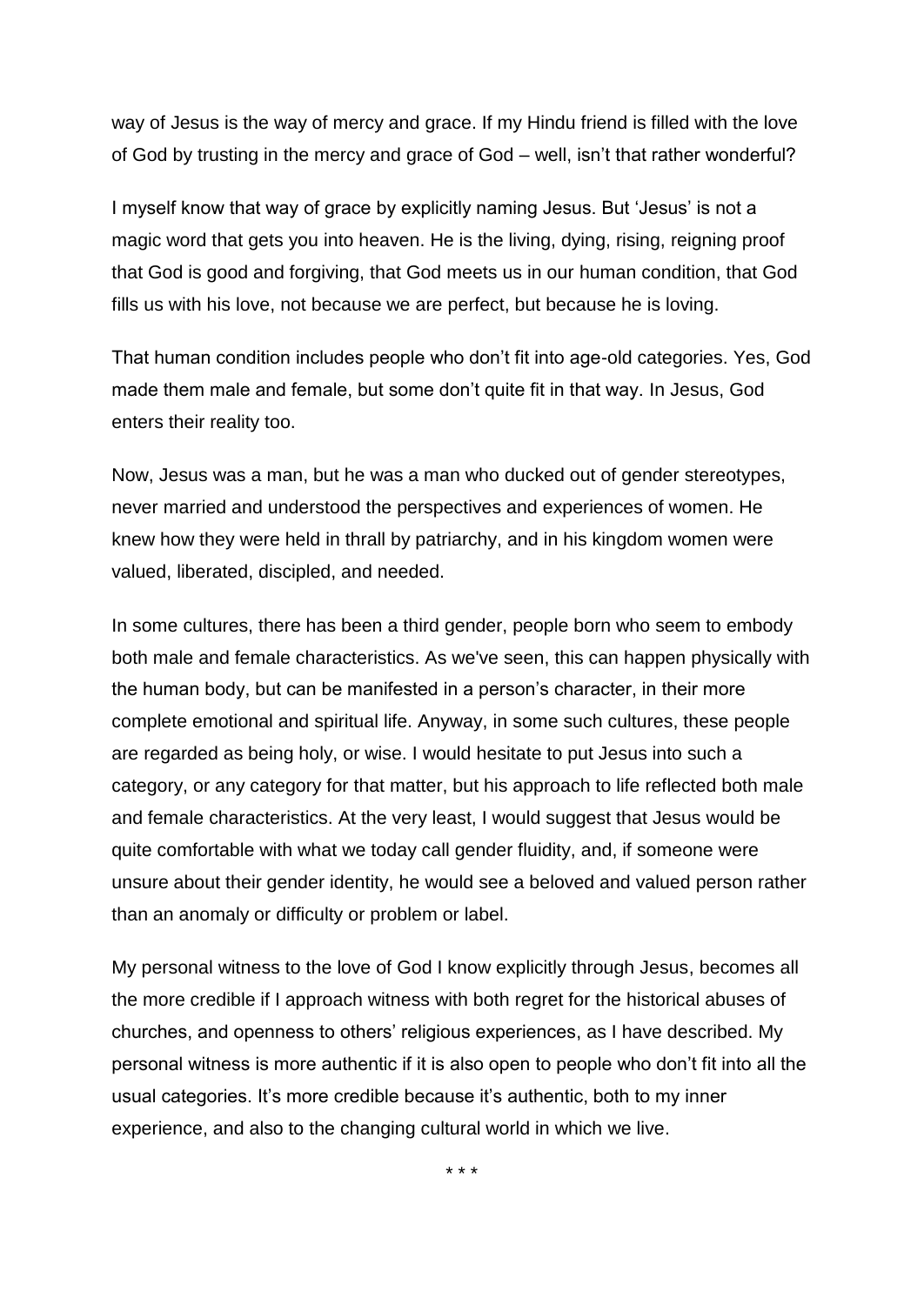### **Second: whiff of inauthenticity: Christians are anti-science**.

When Luke wrote the reading we had from the Acts of the Apostles, his view of the nature of the universe would have been, of course, largely prescientific. But by that time, some Greeks believed in a spherical earth and Aristarchus had already suggested the idea that the earth rotated around the sun, rather than vice versa. For all that, the text describes the disciples looking up at the sky as if they felt **that** was the abode of God to which Jesus had just travelled.

Aren't Christians a bit like flat-earthers, evolution-deniers and believers in a literal seven-day creation? Well, some Christians do retain what Marcus Borg called postcritical naivety - people who ignore the post-biblical truth of science and history. Believers in the New Testament era could be forgiven if they pictured heaven according to their own cosmology. Some biblical books may picture the earth as flat with four corners.

But now, God also speaks through science. We know the cosmos as this inexpressibly vast three-dimensional space into which galaxies and stars are flying at ever-increasing speeds. Far from the Earth being a fixed centre, with the realm of God arranged on a great crystal hemisphere above our heads, our earth is just one of uncountably many planets whirling around their stars, as these stars process around their galaxies, and as the galaxies fly away from the place of origin, the big bang. The bigger and more wonderful the universe, the bigger and more wonderful is our God.

Christians believe that God came to earth as a human to show us that he was with us, that he loved us, and that he would take us to him as we trusted our lives to his love. Are there intelligent forms of life on other planets capable of making spiritual and moral choices, free to love or not to love? If there are, might God have made similar interventions on countless other planets?

So, yes, if we wed our faith to a pre-scientific world view, for many this smells of inauthenticity, because we are being asked to deny things that scientists tell us are absolutely true or very probable. It's both far more exciting and far more authentic if we celebrate the discoveries of science as further discoveries about God.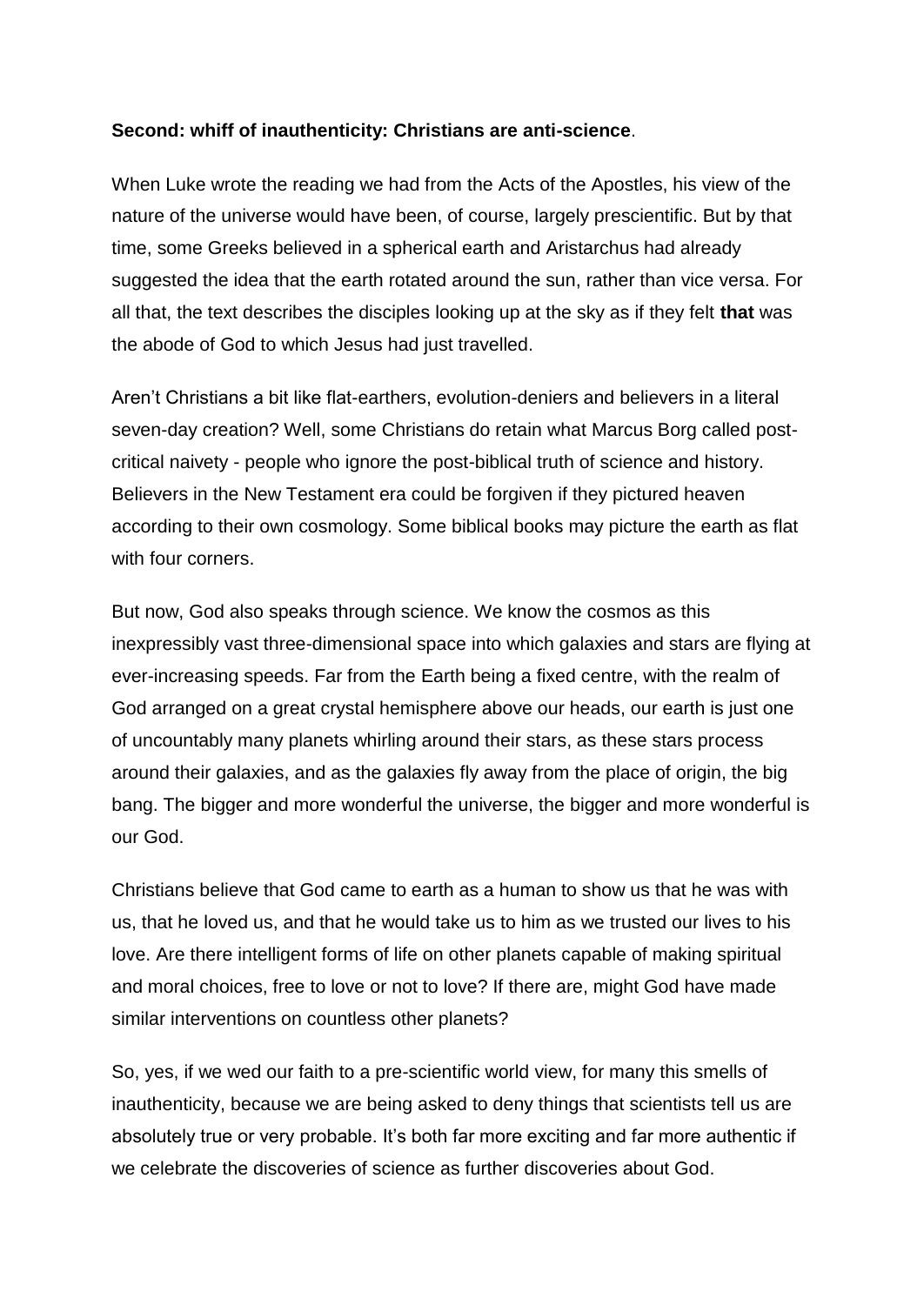But again, we have to be honest. In a recent study, biologists were far less likely to have faith than physicists. Why? Whereas physics opens us up to the vast wonders of the universe and makes God seem far more mind-boggling, evolutionary biology forces us to face up to the cruelty inherent in nature. We might still sing *All things bright and beautiful* from time to time, but each little flower that opens might have its leaves eaten by slugs. Each little bird that sings might become dinner for a buzzard. And in some extreme examples, God's creatures experience extended pain and slow deaths in ways that would become the stuff of a grim horror film if projected into the human world.

To be truly authentic, we must veer away from twee and simplistic ideas about God's beautiful world. It **is** beautiful, for sure, but it's also red in tooth and claw. What does this tell us about the world God has made? To be authentic in our witness is to hear this challenge, and also to acknowledge the bits we as Christians haven't quite got our heads around yet. But an authentic Christian witness is always pro-truth. So, an authentic Christian witness is always pro-science.

\* \* \*

**Third whiff of inauthenticity: Christians don't care about the planet because they are focused on heaven.** One of my musical heroes as a young Christian was the late great Larry Norman. He once sang this couplet:

*What a mess the world is in; I wonder who began it. Don't ask me, I'm only visiting this planet.*

And, in a way, he was right. Human life flies by faster than a weaver's shuttle, and Christians still draw comfort from the vision of a heavenly home.

According to Mark's gospel, Jesus was with the wild animals and attended by angels after he was tested in the wilderness. According to Paul, the very fabric of the cosmos is straining for the coming of the kingdom of God, as a mother strains to give birth. According to Genesis, the fruitfulness and variety of all life on earth is a harmonious expression of the goodness of God. God is good and so is all he has made.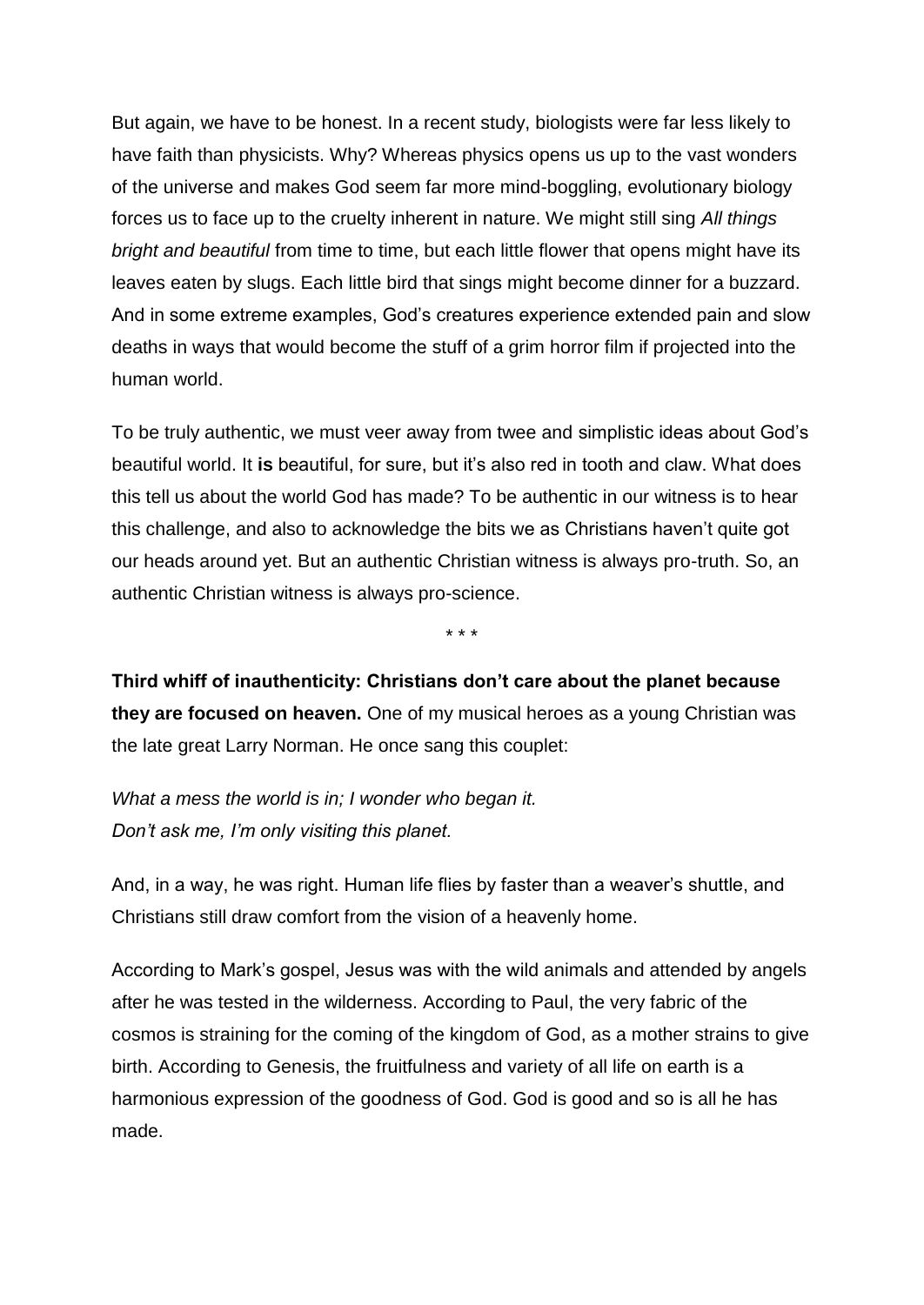For all that, the development of realistic, affordable and effective responses to climate change is not a theme of the New Testament, but such activities are entirely consistent with the Jesus movement, which was to bring harmony and peace both to humanity and the entire natural world.

At Hearsall Baptist Church we hope to receive our silver award as an eco-church. Our commitment to playing our part in addressing the huge threats of climate change is an essential component of any authentic witness. So many young people today would not dream of signing up to any movement or religion or club that didn't take the challenge of climate change seriously.

\* \* \*

*Do not leave Jerusalem, but wait for the gift my Father promised… John baptised with water, but you will be baptised with the Holy Spirit…*

Those first disciples had to wait for the great Pentecost event before beginning their work of witness in concentric circles from Jerusalem. Perhaps we, too, must wait a bit, until we have a better sense of the nature of our witness in the changing world of the 21st century. As we wait, we pray, we work out what we think the gospel looks like today, and we wait for that deeper, authentic power to witness. That power comes as the Holy Spirit draws us into an ever-deeper experience of God's love: and an ever broader experience of that love: love for all people in their various forms, tribes, groups and religions; love for the unending mystery and wonder of spacetime which beggars our imagination; love for the beautiful blue planet earth whose teeming life is seriously threatened by climate change.

Now scientists say that all that happens in the universe is controlled by four fundamental forces: gravity, the weak force, electromagnetism, and the strong force.

And those who follow church calendars will know that Ascension Day is coming on Thursday. On that day we celebrate that Jesus' way of love, sacrifice, truth, peace and resurrection has been authenticated as the fifth fundamental force of the universe. Far from some minor claim of deluded fools, the ascension is the assertion that this fifth fundamental force of love is the ultimate authority over all forces through all ages, across all reality.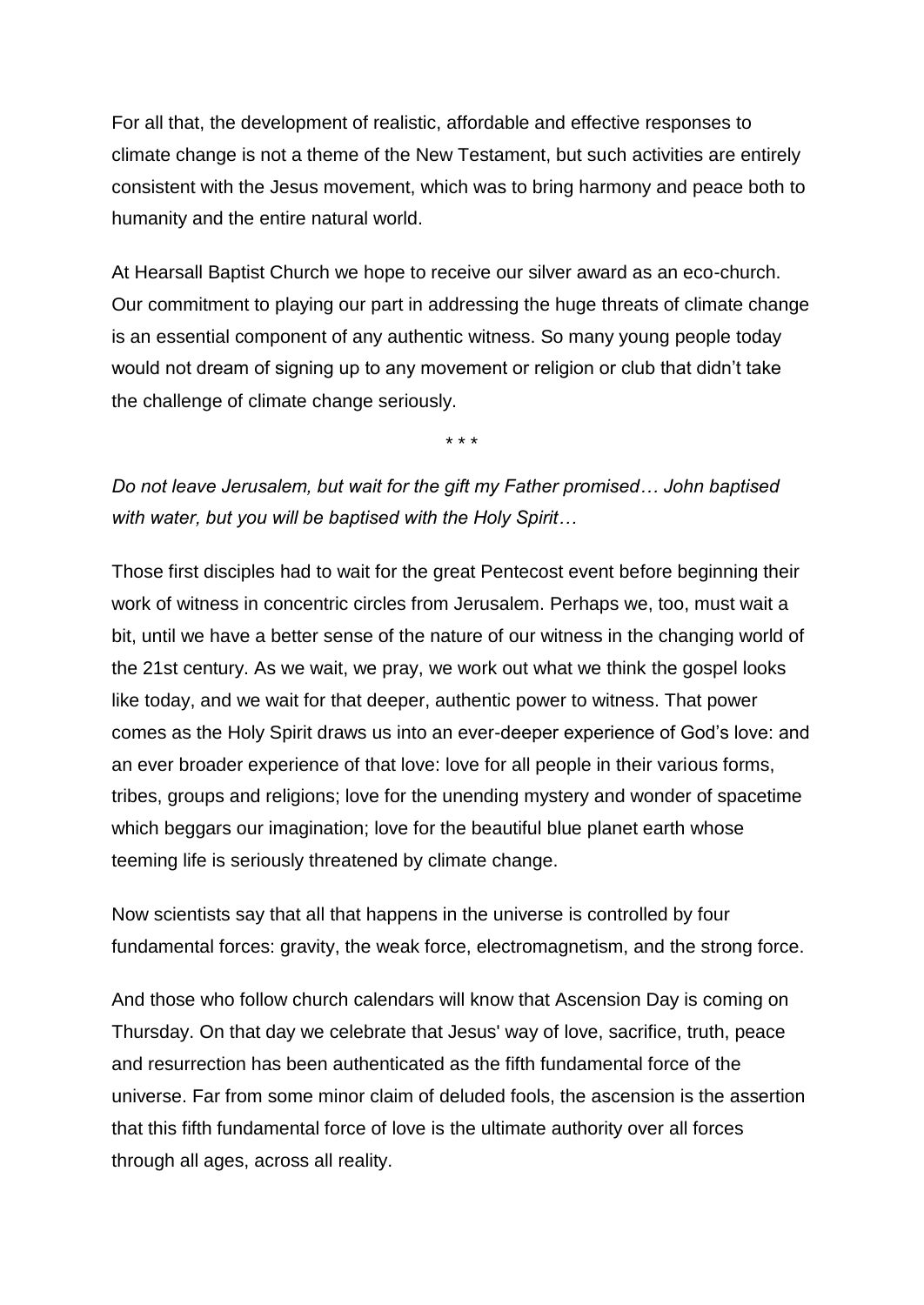Everything and everyone is being brought together in love. The God who is love, in the words of Ephesians 1, fills the church and fills everything in every way. That same power which raised Christ and seated him at the Father's right hand in heaven - that power of invincible love is the power that works in us and transforms the universe. Everything comes to him.

So, no truth about science or human nature or history can ever be inconvenient to authentic Christian witness. Authentic witness is always stronger whenever it incorporates the truth, however that truth may have come to light. Nothing can separate us from the love of God in Christ, least of all the truth!

Jesus is the truth. If we follow truth, in a way we also follow him. Let's sing, *Will you come and follow me…*

# Hymn (BPW 363) **Will You Come and Follow Me**

Will you come and follow me, If I but call your name? Will you go where you don't know And never be the same? Will you let my love be shown, Will you let my name be known, Will you let my life be grown in you And you in me?

Will you leave yourself behind If I but call your name? Will you care for cruel and kind And never be the same? Will you risk the hostile stare, Should your life attract or scare? Will you let me answer prayer in you, And you in me?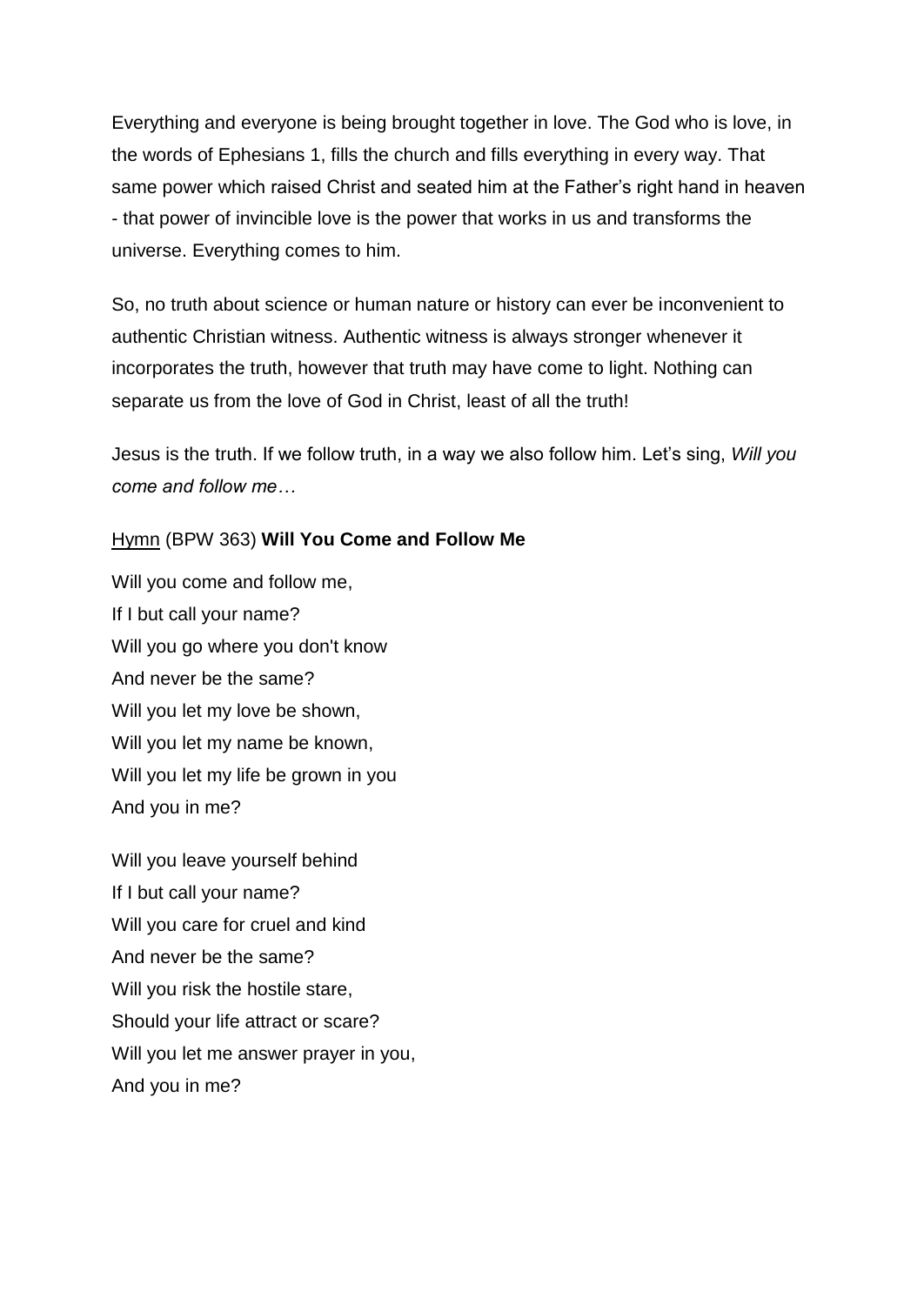Will you let the blinded see, If I but call your name? Will you set the prisoners free And never be the same? Will you kiss the leper clean, And do such as this unseen, And admit to what I mean in you, And you in me?

Will you love the "you" you hide, If I but call your name? Will you quell the fear inside And never be the same? Will you use the faith you've found To reshape the world around, Through my sight and touch and sound in you, And you in me?

Lord, your summons echoes true When you but call my name. Let me turn and follow you And never be the same. In Your company I'll go Where your love and footsteps show, Thus, I'll move and live and grow in you, And you in me.

#### The Grace

May the grace of our Lord Jesus Christ; And the love of God; And the fellowship of the Holy Spirit Be with us all, evermore. Amen